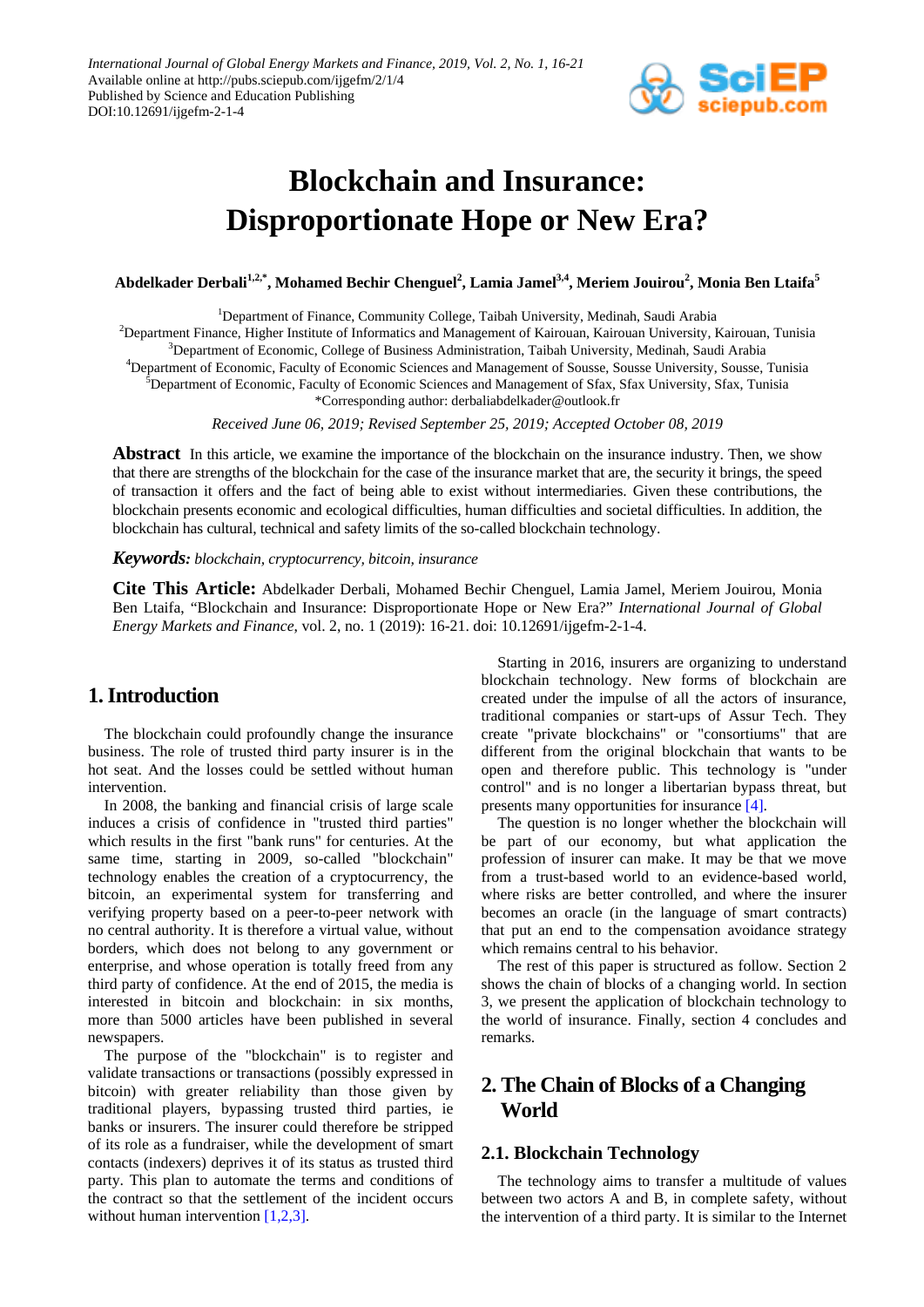network technology, which borrows its characteristic of "open" architecture. It is based on several techniques [\[5,6\]:](#page-5-2)

- The "mining": it is a question of validating the blocks of transactions one after another so as to make them unfalsifiable, intangible and connected to each other. The "mining" can be artisanal (one or two machines) which, important in the initial phase of the creation of blockchain / bitcoin, is more rare because little profitable for "minors" who "rent" their machine. It becomes the fact of "pools of mining" (pooling of machines and higher production) and especially of industrials with very powerful computers (China-Silicon Valley);
- Encryption (or "hashing"), which creates an electronic signature. There is a single "hash" for each transaction, a series of numbers and letters that represent an algorithm. The electronic signature makes it possible to generate a system of double key: the public key which makes it possible to prove the transaction to the whole network, and the private key which makes it possible to possess the value and to prove that it belongs to the holder of the key.

#### **2.2. Complex Data Structures**

The chain of blocks is a multitude of strings of data blocks linked together, incorporating the "hash" of the previous block. Each modification of a block causes a modification on all the blocks of the chain. This makes the technology almost inviolable because, to alter a block, it is necessary to modify each block, thus having access to each private key of the chain. This assembly of cryptographic techniques makes it possible to securely transfer the value, without a central entity.

The challenges to be met are still numerous and important:

- "Scalability": it is a matter of moving quickly from a "craft project" to industrial processes to produce economies of scale. Blockchain technology is potentially scalable, but the reality is that bitcoin remains too volatile for scalability to be asserted;
- The user experience is still weak. The purchase of bitcoins is difficult. In 2015-2016, we had to go through the Darknet's "gray market". In 2017, legal platforms for exchanges have developed, but registration is laborious, security takes over anonymity, and the levy of a commission in fact removes disintermediation. There are also physical places (the house of bitcoin in Paris) which are counters for the purchase and sale of bitcoins and Ethereum. And more and more merchants accept the payment in bitcoins (smartphone application).

#### **2.3. The Basics of Technology**

Bitcoin is a new currency created in virtual form by a process that removes the trusted third party needed for the exchange of fiduciary money. Bitcoin is a non-perishable and divisible currency; it is a means of exchange since it is recognized as a method of payment by economic actors; it is a unit of account which makes it possible to express the price of goods; it may be a store of value, even if its current volatility compromises the proper performance of this function.

The first uses of bitcoin were of a criminal nature, especially money laundering. A scam took place in 2014 (use of bitcoin in a "Ponzi Pyramid" type operation), and in August 2016, a first piracy ended the theory of the inviolability of bitcoin. Despite this, the value of bitcoin exceeds that of gold in March 2017 and the total value of the outstanding amount reaches 20 billion dollars. For some experts, bitcoin could become a safe haven and is far from reaching its peak.

The value of bitcoin is driven by its programmed scarcity: by 2140, the number of bitcoins is expected to be 21 million, at the rate of the increase in computer speed and the number of "minors". It also results from the confidence of investors who are interested in its incorruptible character, but also to the anonymity of transactions.

Other currencies have developed since the beginning of the decade. "Ether", the currency used by the Ethereum blockchain, an internal exchange for a developer community for creating applications, is still in the process of being implemented. NXT, created in 2013, seeks to solve the problems of "mining" bitcoin and the risk of loss or theft of personal keys.

In 1996 appears the smart contract, which automates the triggering of the effects of a contract, whatever it is, if all the conditions of its application are met. Insurers are naturally interested in this decentralization of the trusted third party which could be exercised to their detriment.

The fact remains that the given order of the signature of the "delivery note" of the contract (compensation / payment in the case of the insurance contract) must be entered in the blockchain. This is where the Oracle comes in, who is responsible for entering the data essential to the execution of the contract. This function queries the creators of the blockchain: is it not the reconstitution of a trusted third party? Who can be entrusted with the role of "oracle"? What responsibility for error should be sought? Various solutions are being studied: notion of "proof of honesty" of the oracle using cryptographic methods, multiplication of "oracles" responsible for validating the same information, use of artificial intelligence to create an "oracle automated ", Use connected objects to determine if the trigger conditions of the smart contract are met.

Blockchain technology can therefore create an insurance system without trusted third parties that could revolutionize the distribution and management of contracts, provided that trust is built around the technology itself.

#### **2.4. Trust Requires Proof**

Insurance allows the company to progress by putting the risks of progress to the trusted third party that is the insurer. But this confidence has been eroded, because of the ignorance by the insured of the contents of the contracts and the principles of mutualisation. Algorithms could restore this confidence. Blockchain technology should help:

 It is transparent and allows the insured to check all actions performed by the entire network. It gives the insured proof of the action, which replaces the trust in the action of third parties (banks, insurers, intermediaries);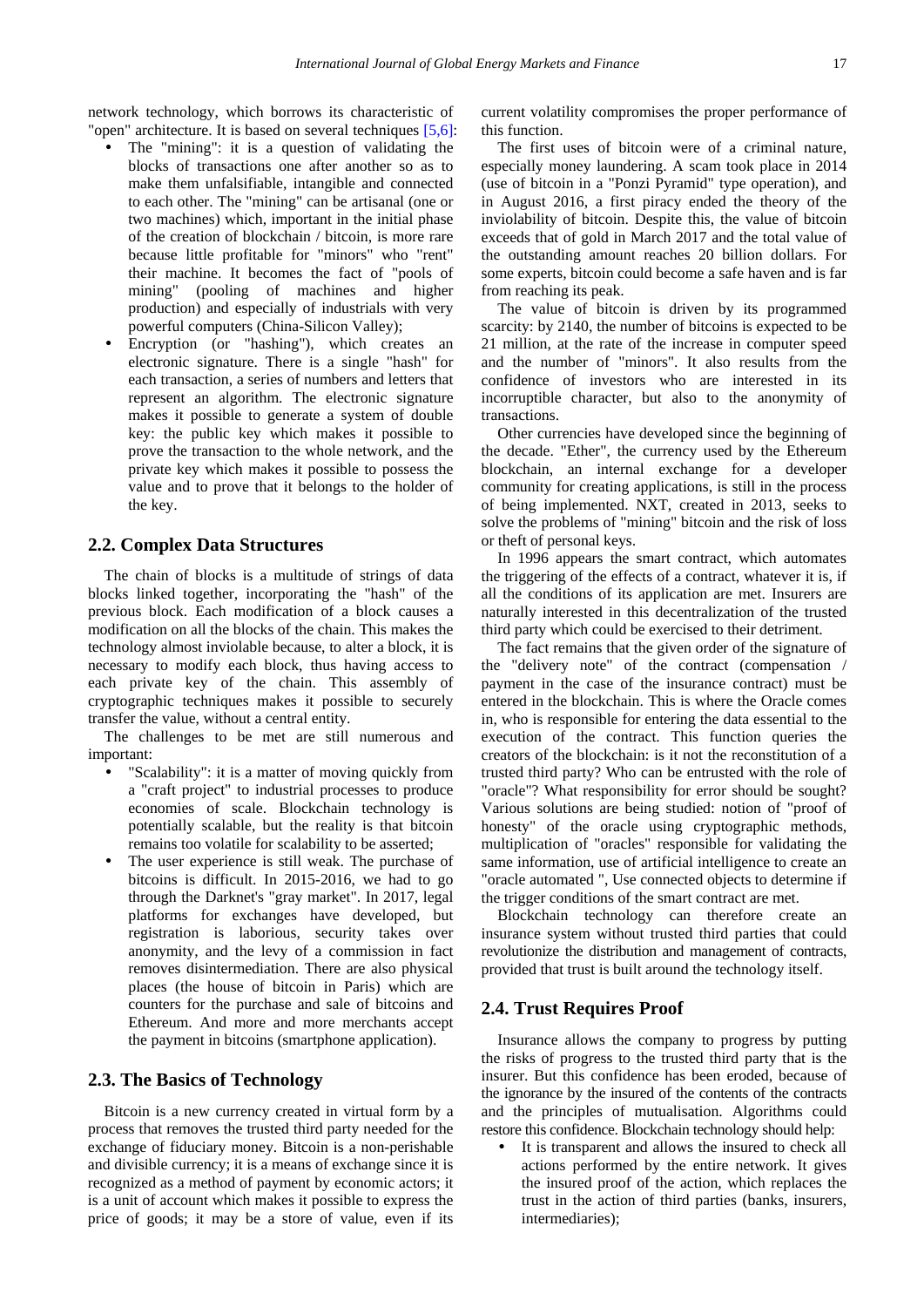- It is secure;
- It is distributed and relies on communities, where each user of the blockchain is a possible vector of information equally to each of the other users, each representing a node of the network;
- It is disintermediated, which is major with regard to the financial activity of the insurer, and no doubt, thanks to the artificial intelligence, it will protect it by personalized contracts and adapted to its needs.

#### **2.5. The Blockchain Evolves**

The blockchain "public" is open and autonomous: it is underlying the development of cryptocurrencies, including bitcoin. The blockchain hybrid or consortium is developed, since 2016 by insurers, to pool and streamline information. By reintroducing "trusted third parties", to the detriment of "minors", we can pool the entire claims history, for example, to prevent the risk of fraud. The "private" blockchain puts the "trusted third party" at the center of the system, which is similar to a database management mode that uses the algorithmic power of technology to streamline exchanges. These technologies are obviously called upon to coexist.

#### **2.6. The Difficulties of the Blockchain**

The first difficulty related to the blockchain is economic and ecological. The blockchain induces considerable IT costs and energy costs. From some works, we show that bitcoin's electricity consumption was equal to that of Ireland. The demand for bitcoin electricity could reach thousands of gigawatts [\[7\].](#page-5-3)

The second is of a human nature, with the replacement of men by machines. But also, the technology requires the deployment of considerable training and recruitment of specialists: the "mining" almost artisanal, linked to the provision of machines running 24 hours a day, with reduced maintenance, leaves room for real business in the management of companies.

The third is societal. Technology can be used for community initiatives. The "Deep Web" is the hidden face of a totally out-of-control network dealing with trade with untraceable and anonymous currencies. We see the risks of drifting from these practices. It also excludes any dispute resolution in the event of a dispute, because it ignores the "right to be forgotten" and the confidentiality of the information given. This is why hybrid systems (IBM-blockchain as a Service, Microsoft-BaaS) are developing to "safeguard the confidentiality of certain information and allow the trusted third party to fully play its role in conflict management".

# **3. The Application of Blockchain Technology to the World of Insurance**

# **3.1. The Threats of Disruption of the Profession**

Blockchain technology has enabled the emergence of smart contracts. These "threaten" the insurance index or parametric used in all activities "sensitive weather", "insurance on demand", reinsurance or even asset management life insurance.

Index insurance essentially covers the loss of income of farmers (drought "thresholds" whose operation causes a flat-rate compensation, for example), or the operating losses of gas producers (low temperatures compromising extraction), or transportation and tour operators. The blockchain can allow the creation of index insurance without trusted third party: an "oracle" can calculate the risk and define the contribution of a community of insured. The insured members adhere to a smart contract, the blockchain manages the contract, and the "oracle" triggers compensation when the thresholds are reached. The obstacles obviously stem from the investment of funds and the solvency rules of the "insurer" (non-existent, since there is no trusted third party).

Peer to Peer (P2P) insurance connects members of a community sharing the same risk. The system is based on the idea that policyholders are supportive and therefore accountable, and that benefits, if any, are redistributed to community members. An insurer intervenes to "reinsure" part of the risk and to face the catastrophic risk. The blockchain can replace the insurer to achieve by consensus a calculation of the price of risk. She can manage the underwriting, manage the contract and manage the disaster, under the control of the community. The system, however, has technical limitations, but insurers could develop "private blockchains" to improve fluidity of product management and meet demand for P2P products.

The insurance "on demand" covers the products according to their use (automobile: Pay how you drive) or products used intermittently (smartphone, bicycles, etc.). The model can be used for health insurance, which rewards the health of life measured by connected objects. These insurances raise various questions related to the confidentiality of personal data, the lack of advice from the insurance salesman, and even possible fraud.

The blockchain calculates the exact risk, certifies the information given indelibly, and detects the fraud in the declaration of the incident (the connected objects acting as "oracles"). While blockchain technology does not bring a real break, and raises questions of compliance, but it may interest distributors such as Amazon or Apple to better control the operational risk.

For asset management in life insurance, the falsifiable, decentralized and autonomous register is totally adapted. The "fundchain" blockchain consortium in Luxembourg, ensures the authenticity of transactions and nullify the margin of error, economies of scale on the "back offices", simplify compliance, and to obtain safer yield calculations. The blockchain also allows the acquisition of cryptocurrency assets mainly in presence of the subjects of regulation, taxation and the volatility of cryptocurrencies.

In the reinsurance sector, the blockchain makes it possible to develop new modes of intervention. Insurers tend to develop captive reinsurance entities, in particular to manage their subsidiaries around the world, optimize the use of equity and benefit from favorable tax locations. A registry based on a private blockchain technology would have multiple benefits of simplification, reduced costs, auditability, speed and confidentiality. Smart contracts could allow, through internal experts designated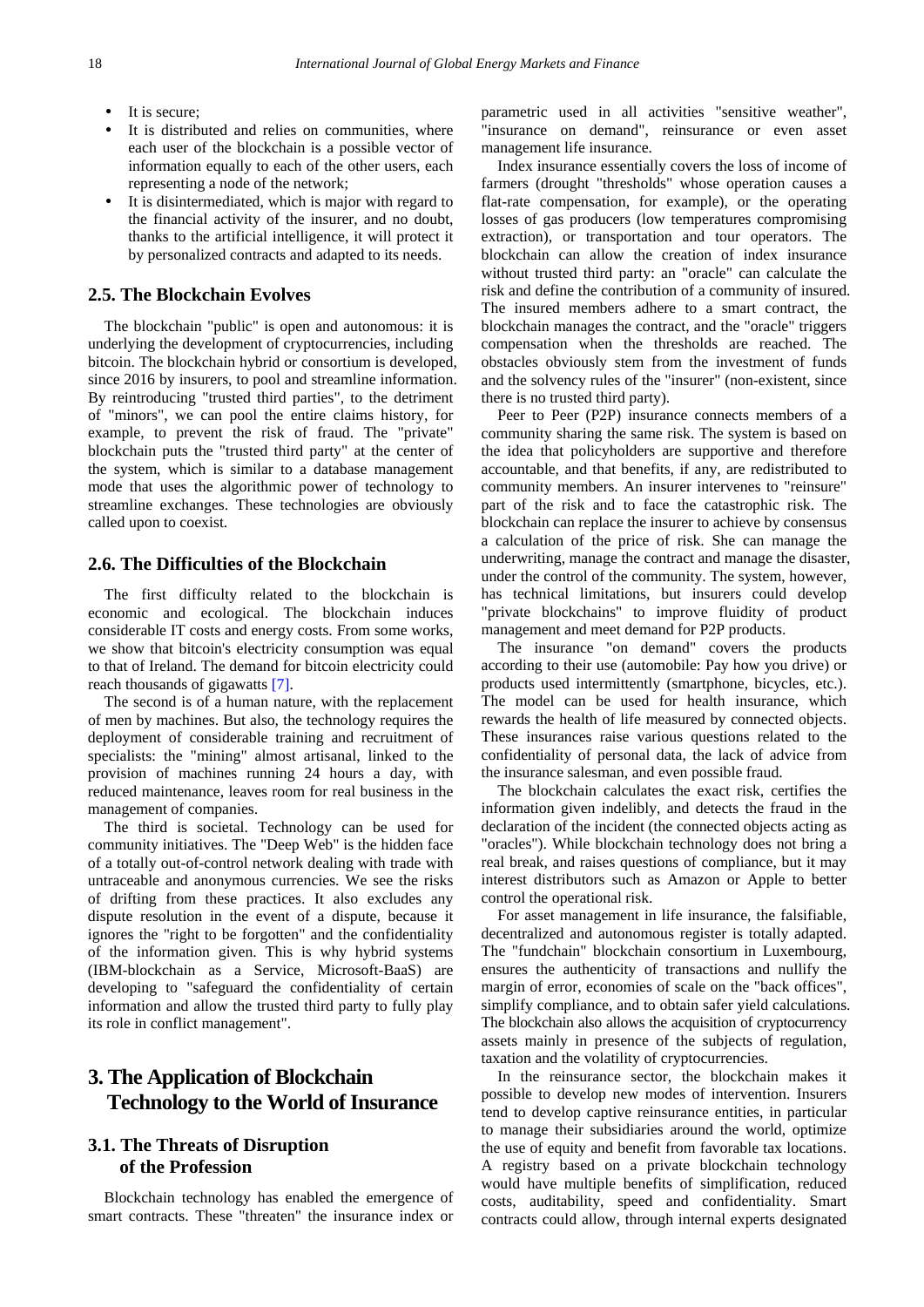as oracles, to validate transactions in a smooth and fast manner. This approach has been tested by SCOR.

The creation of a public blockchain is possible. As of May 5, 2017, there are 16.3 million bitcoins in circulation, which means a financial capacity of 25.4 billion euros during the course of the day (163 billion dollars at the end of 2017). ). It is therefore conceivable to create a consortium of public blockchains to replace all or part of the reinsurance. Obviously, this type of approach would come up against regulatory obstacles and confidence in the solvency of the system.

#### **A. The lowering of the risk of fraud**

The trend of insurance fraud is growing, 25 billion in 2014 and three times more fraud cases in ten years. Or the detection of fraud is still subject to manual processing: the subscription (with the sanction of proportional reduction in case of disaster), when changing the contract, or in the management of the disaster. The blockchain could protect the insurer against misrepresentation (connected objects), fraud against stolen precious objects and against fraud during a disaster by automating the payment of the claim. It is likely, however, that it will impose the use of human "oracles" to assess damage beyond certain gravity.

#### **B. Automation of the administrative management of contracts**

Despite the efforts of the market (conventions) and companies (electronic document management), administrative management remains expensive in terms of personnel and management of paper documents, while the regulation of the right of insured persons increases the management of contracts and claims. Litigation is also expensive and more frequent. Current solutions are still performing poorly in terms of their cost: dematerialization of archives through electronic document management, data exchange platforms between insurers and damage repairers. The use of "Big Data" solutions involves spending considerable amounts of money on IT investments. The blockchain could provide solutions in three areas:

- Smart contracts used to guarantee and manage frequent and low-intensity claims (breakage of ice, water damage), which would be subcontracted to an "oracle" - authorized repairer.
- Other smart contracts for natural disasters, which automate the validation process by noting the perimeter of the natural disaster, listing information on claims in the area and defining compensation.
- For serial disasters, the blockchain would provide through the existence of secure registry traceability in the management of the globalization clause which sets the ceiling for compensation for all victims.

#### **C. The revolution of customer knowledge**

The regulation imposes client advisory standards and transaction monitoring requirements, which translate into Know Your Customer approaches. Tracfin's money laundering / financing of terrorism control requirements force bank and insurance employees to undergo complex controls. Customer Relationship Management (CRM) and the presence on social networks of the insurer, allow fine analysis of data to more effectively meet the needs of customers.

The blockchain consortium could tomorrow simplify the maintenance of information on the client registered in the central and autonomous registry open to players in insurance consulting of the same company (multichannel distribution). It will also facilitate the "traceability" of information and the conduct of internal control, compliance audit and internal audit. It will finally provide the customer with a digital identity (sort of single passport) to secure the theft of data, to change intermediary or insurer, and to know (for the insurer) the loss experience of the customer or prospect. It remains obviously to allow feasibility by installing a favorable regulatory environment.

#### **D. Insurance of an adapted contract**

The customization of insurance products has become the answer to the risks of commoditization of products and the reduction of competition in the debate over the price of substitutable products. Insurers are developing new product concepts tailored to the needs of individuals, and new modes of consumption: P2P insurance, "on demand" insurance. Assistance and compensation for damages replace the compensation.

The blockchain has all the qualities to develop the customization of products and manage the intervention of a provider. It makes it possible to develop a "niche" product to test it in a small market, without spending excessive costs on experimentation. It should facilitate price customization through connected objects and smart contracts. Finally, its use by the assistants / convenience stores would ensure the automation of the intervention, and provide useful information to design prevention solutions based on fault analysis.

#### **E. Blockchain and international activity**

The development of insurance in emerging markets in Africa and Asia provides a growth driver for French insurers. However, they encounter real implementation difficulties, investment costs. Blockchain technology (experienced in Ghana) would allow to subscribe smart contracts, of an index nature, thanks to the use of a smartphone, which avoids any random manipulation of paper contracts.

## **3.2. The Current Limits of Blockchain Deployment**

#### **A. The cultural limits**

The blockchain works only on the proof, and not on the trust, at least for the public blockchain, which breaks with our societal practices. It postpones the question of trust on a technology "dehumanized" in the operation of which the user shows his confidence. The rules are set by a majority of users in case of conflict, with the risk of the default decision. It will therefore probably be necessary to add decentralized governance to each blockchain system.

The poor understanding of blockchain mechanisms limits its development today. Contrary to the media notoriety of the volatility of bitcoin, which is not favorable for the rest, the blockchain remains little known: the public and political sphere speaks little.

#### **B. The technical limits**

The number of transactions per second (limited to 7 at the origin of bitcoin) is much lower than that of bank card transactions (2,000 transactions per second for Visa net).

The costs of integrating blockchain technology into information systems are considerable, and operating costs (energy consumption) may be prohibitive.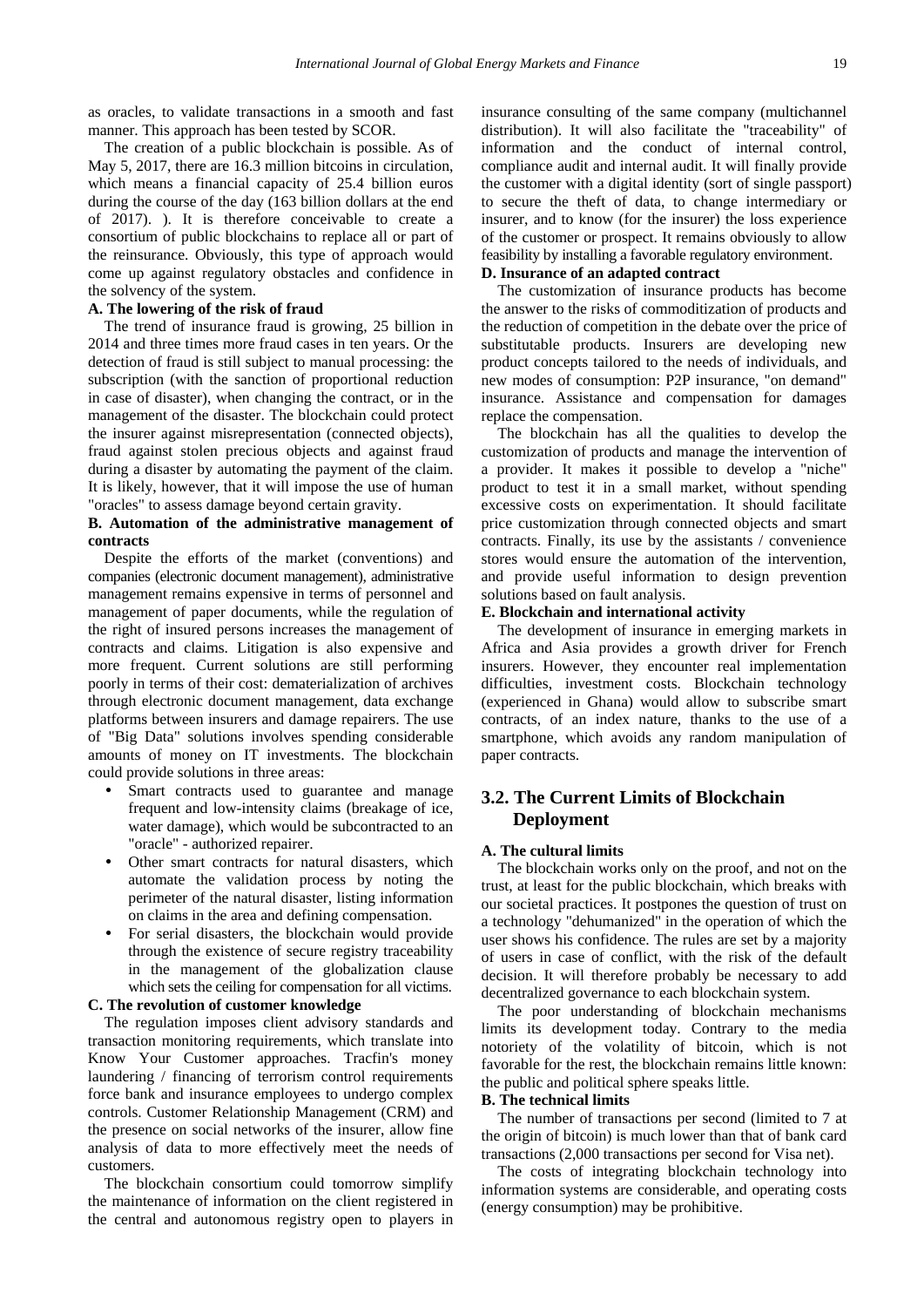Technological relevance is discussed: the directors of the information services of insurance companies feel that they do not need this very expensive technology, except in the intra-company field. The autonomous and reliable calculation of the cost of risks without a trusted third party is still distant.

#### **C. The safety limits of blockchain technology**

The flaws of the trading platforms exist - they do not concern the information entered in the register, but the exchange of currencies (dollar or euro) against bitcoin. Bitcoin flights on MtGox and Ether on the DAO project show that platform security is not immune to hackers. The storage of "private keys" also raises questions: their piracy is still possible. The idea is to develop their physical storage, a secure key that works offline; but one remains exposed to a risk of loss or destruction of the physical key.

The regulatory limits are obviously important. The blockchain is not in a legal vacuum, it is subject to common law until the creation of a special "special" right. The regulation could, however, make it possible to develop the use of the blockchain. Thus, the state could formalize the use of bitcoin in the payments of individuals. Conversely, the general opening of the register, without borders, contravenes the French data protection rules: the blockchain must therefore "take care" to avoid the illegal exploitation of this data (but is it possible?). The responsibility in case of litigation due to the blockchain today has no clear solution: the Man is responsible according to the Civil Code, but not the algorithm.

Regulation is therefore ultimately necessary for the "libertarian dream" of the blockchain for its development. Attempts are multiple. The "sandbox" of the United States, Switzerland, the United Kingdom and France consists of defining a framework and then observing the results on a small scale. China includes the development of blockchain in a perspective of deregulation and investment in ethically questionable areas (Quantum Genomics). The United States is encouraging companies to take hold of the subject without imposing any restraint on them. France is experimenting with this technology. The United Kingdom seems to be moving forward on the subject of governance, while emphasizing (Government office for science) that technology can improves the overall functioning of public services.

### **3.3. Insurance in a Controlled World of Algorithms**

The blockchain could encourage the concentration of the market, already largely achieved, since the 1990s. But it also promotes the development of new entrants (start-ups named AssurTechs).

Today, it justifies massive investments in start-ups; nearly 700 million in 2016 worldwide. It is possible that this race for innovation goes beyond the reality of needs on the one hand and the limits on its application on the other. The blockchain remains unknown to the majority of the insured, poorly understood, and therefore cannot attract their trust.

The blockchain brings about a major break in the insurance business model. It supposes indeed the programmed destruction of the mutualization, thanks to the information sharing collected by the connected objects. This makes it possible both to improve prevention (to make the risk insurable at a reasonable price), and to accurately price the individual risk, which ensures the "killing" of the pooling of risks. It is true that the insured, faced with rising insurance prices (especially after natural disasters), does not understand why he must "pay for others". We would then enter the era of personalization of premiums, with a prevention of negligence by the premium increase that forces the insured to the responsibility, and the risk of seeing weak insured left behind.

Will the insurer be "oracle" or "Big Brother"? In the first case, the insurer is a real expert who adds the confidence that the insured expects in the automatic system. He is a paid counselor for his wisdom (conflict management) and his knowledge (definition of the value of risk). The role is not satisfactory, however. Receiving premiums, investing them, managing assets is a major factor in the solvency / liquidity of the system. The distribution supposes the advice to the customer: the robotics is still far from satisfying it.

The insurer could be a benevolent big brother. Admittedly, he uses our personal data to the best of our safety on the road, our health, our survival, our heritage. It acts at best of prevention.

# **4. Conclusion**

This article has been devoted to the study of knowing what the blockchain is an opportunity or threat to the insurance industry. Then, we find that there are strengths of the blockchain for the case of the insurance market that are, the security it brings, the speed of transaction it offers and the fact of being able to exist without intermediaries. Given these contributions, the blockchain presents economic and ecological difficulties, human difficulties and societal difficulties. Additionnally, the blockchain has cultural, technical and safety limits of the so-called blockchain technology.

Thus, blockchain could threaten overall employment, but especially certain types of jobs in insurance. The blockchain could thus replace actuaries' pricing activity, distribution and, above all, sales advice for many products, claims management, accounting management, etc. On the other hand, it could develop new businesses, including within the traditional trades: the marketing of smart contracts, the prevention and internal control of the insurance company. It promises of course new jobs for Data Scientist and the in-depth reform of information systems and their management.

The blockchain will transform the world's insurance, if only because it creates a business world without trusted third parties, replaced by the notion of proof. But at the same time, it creates a more equitable collaborative society with the insurer as the expert or "oracle".

In the so-called "Hype" cycle of Gartner, the blockchain is at peak of inflated expectations, an excessive enthusiasm for innovation, followed by the "fall of disillusion" in the model. It could therefore be that the blockchain is rejected, even before having found its concrete application in insurance.

Insurance could suffer both the annihilation, the disappearance or buy-back of laggards, the capture of